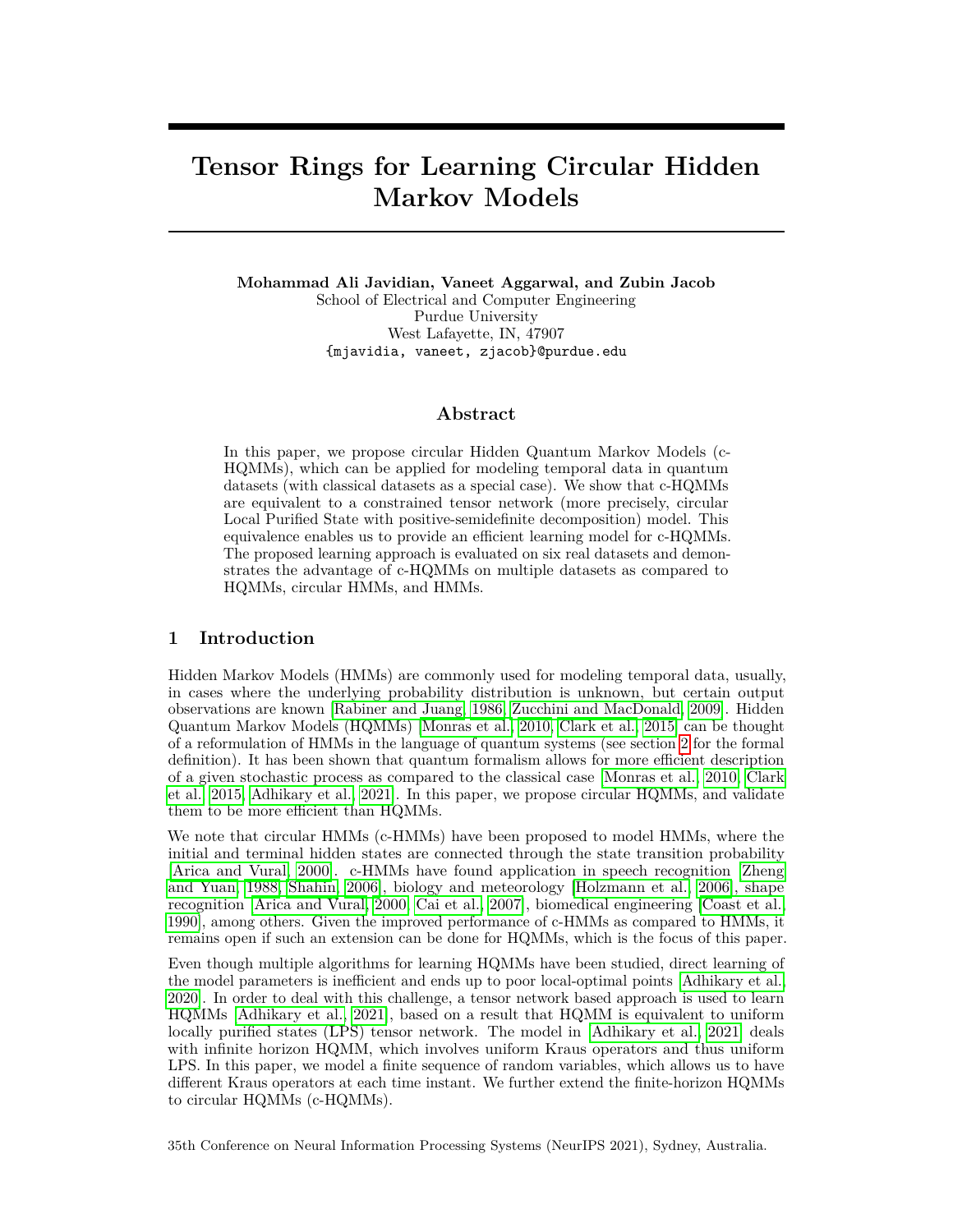In order to train the parameters of the c-HQMM, we show the equivalence of c-HQMM with a restricted class of tensor networks. In order to do that, we first define a class of tensor networks, called circular LPS (c-LPS). Then, we show that c-HQMM is equivalent to c-LPS where certain matrices formed from the decomposition are positive semi-definite (p.s.d.). Finally, we propose an algorithm to train c-LPS with p.s.d. restrictions, thus providing an efficient algorithm for learning c-HQMMs.

The results in this paper show equivalence of finite-horizon HQMMs and c-HQMMs to the corresponding tensor networks. Further, we show that c-HMM is equivalent to a class of tensor networks (circular Matrix Product State (c-MPS)) with non-negative real entries. This allows for an alternate approach of learning c-HMMs, and may be of independent interest. The key contributions of this work are summarized as follows:

• We propose c-HQMM for modeling finite-horizon temporal data.

• We show that c-HQMMs are equivalent to c-LPS tensor networks with positive semi-definite matrix structure in the decomposition. Further, equivalent tensor structures for finite horizon HQMMs and c-HMMs are also provided.

• Learning algorithm for c-HQMM is provided using the tensor network equivalence.

In order to validate the proposed framework of c-HQMM and the proposed learning algorithm, we compare with standard HMMs (equivalent to MPS with non-negative real entries in decomposition), c-HMMs, and HQMMs. Evaluation on realistic datasets demonstrate the improved performance of c-HQMMs for modeling temporal data.

## <span id="page-1-0"></span>**2 Related Work and Background**

In this section, we briefly review the key related literature on hidden Markov models and tensor networks, with relevant definitions.

*Hidden Markov Models (HMMs)* [\[Rabiner and Juang, 1986,](#page-10-0) [Zucchini and MacDonald, 2009\]](#page-11-0) are a class of probabilistic graphical models that have found greatest use in problems that enjoy an inherent temporality. These problems consist of a process that unfolds in time, i.e., we have states at time *t* that are influenced directly by a state at *t* − 1. HMMs have found application in such problems, for instance speech recognition [\[Juang and Rabiner,](#page-10-3) [1991\]](#page-10-3), gesture recognition [\[Wilson and Bobick, 1999\]](#page-11-2), face recognition [\[Nefian and Hayes,](#page-10-4) [1998\]](#page-10-4), finance [\[Mamon and Elliott, 2007\]](#page-10-5), computational biology [\[Siepel and Haussler, 2004,](#page-10-6) [Koski, 2001,](#page-10-7) [Krogh et al., 1994\]](#page-10-8), among others. A finite-horizon hidden Markov model or HMM, as shown in Figure [\(1a\)](#page-2-0), consists of a discrete-time, discrete-state Markov chain, with hidden states  $X_t \in \{1, \dots, d\}$  $X_t \in \{1, \dots, d\}$  $X_t \in \{1, \dots, d\}$ ,  $t \in \{1, \dots, N\}^1$ , plus an observation model  $p(o_t|x_t)$ . The corresponding joint distribution has the form:

$$
p(X_{1:N}, \mathcal{O}_{1:N}) = p(X_{1:N})p(\mathcal{O}_{1:N}|X_{1:N}) = [p(x_1)\Pi_{t=2}^N p(x_t|x_{t-1})] [\Pi_{t=1}^N p(o_t|x_t)] \tag{1}
$$

As shown in Figure [\(1a\)](#page-2-0), evolution of hidden states is governed by column-stochastic matrices  $A_i$ 's, called transition matrices, and emission matrices are column-stochastic matrices  $C_i$ 's that determine the observation probabilities. Despite the fact that HMMs are a powerful and versatile tool for statistical modeling of complex time-series data and stochastic dynamic systems, many real-world problems include circular data (e.g., measurements in the form of angles or other periodic values), such as biology, climatology, oceanography, geophysics, and astronomy. In these problems, the periodic nature of the boundary requires a Hidden Markov topology which is both *temporal* (has a sequential order) and *ergodic* to allow the revisits of a state as the boundary returns to the starting point and repeats itself [\[Arica and](#page-9-2) [Vural, 2000\]](#page-9-2). c-HMMs were proposed to address these problems. Formally, a c-HMM is a modification of HMM model, where the initial and terminal hidden states are connected through the state transition probability  $A_N$ , as shown in Figure [\(1b\)](#page-2-0). The corresponding joint distribution has the form:

<span id="page-1-1"></span>
$$
p(X_{1:N}, \mathcal{O}_{1:N}) = p(X_{1:N})p(\mathcal{O}_{1:N}|X_{1:N}) = \left[p(x_1|x_N)\Pi_{t=2}^N p(x_t|x_{t-1})\right] \left[\Pi_{t=1}^N p(o_t|x_t)\right] \tag{2}
$$

<sup>&</sup>lt;sup>1</sup>Finite horizon implies that *N* is finite, and thus the distributions can depend on the time-index. This paper focuses on finite horizon probability distributions.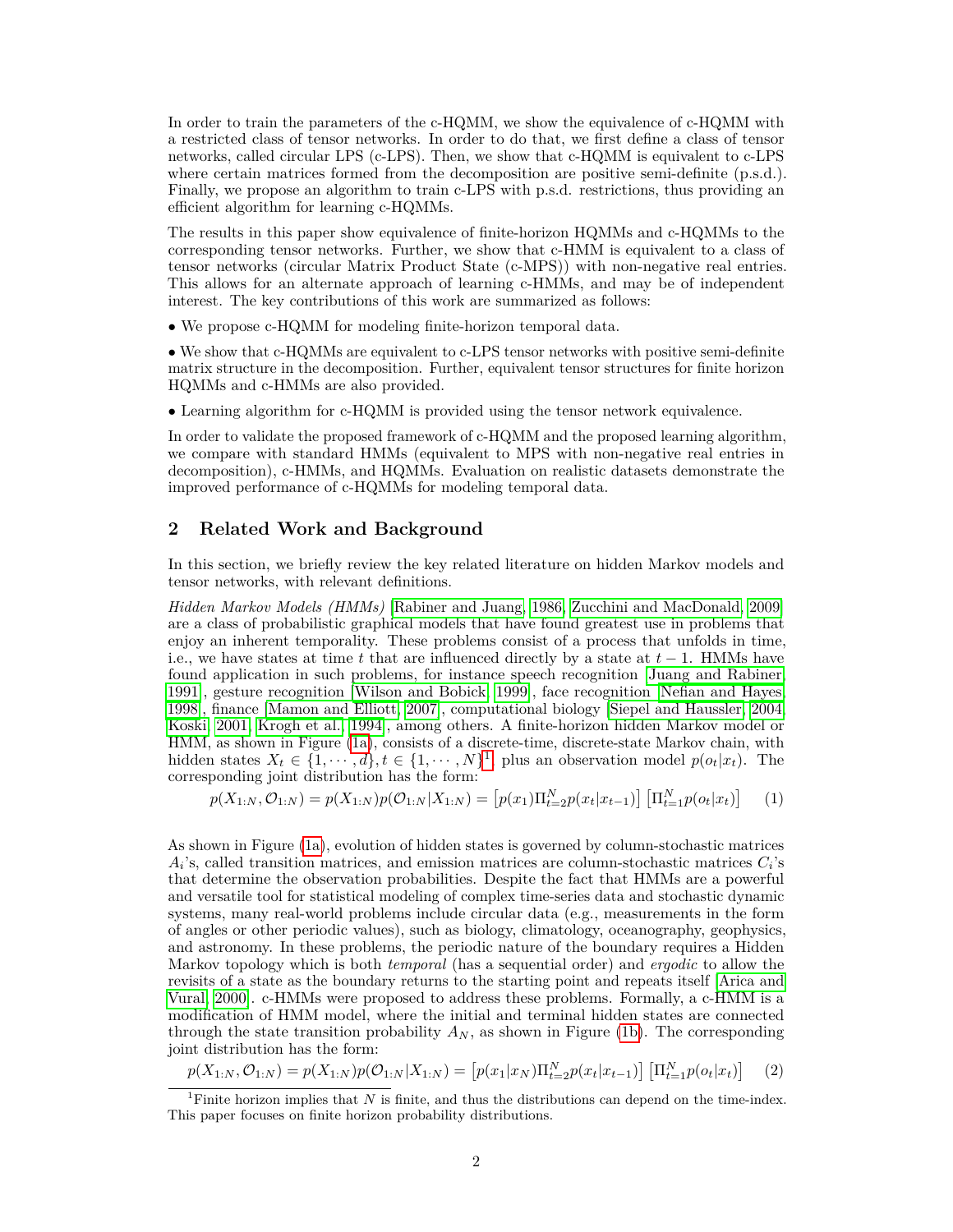<span id="page-2-0"></span>

(a) Representation of an HMM with observation (b) Representation of a c-HMM with observation variables  $\mathcal{O}_i$ , latent variables  $X_i$ , transition ma-variables  $\mathcal{O}_i$ , latent variables  $X_i$ , transition matrices  $A_i$ , and emission matrices  $C_i$ .

trices  $A_i$ , and emission matrices  $C_i$ .

Figure 1: Hidden Markov Model and Cyclic Hidden Markov Model.

*Hidden Quantum Markov Model (HQMM)* was introduced in [\[Monras et al., 2010\]](#page-10-1) to model evolution from one quantum state to another, while generating classical output symbols. To produce an output symbol, a measurement or Kraus operation [\[Kraus et al., 1983\]](#page-10-9) is performed on the internal state of the machine. To implement a Kraus operation, one can use an auxiliary quantum system, called *ancilla*. In every time step, the internal state of the HQMM interacts with its ancilla, which is then read out by a projective measurement. After every measurement, the ancilla is reset into its initial state, while the internal state of the HQMM remains hidden [\[Clark et al., 2015\]](#page-9-0). As in the classical case, an HQMM can be composed by the repeated application of the quantum sum rule (plays the role of transition matrices in HMMs) and quantum Bayes rule (plays the role of emission matrices in HMMs) [\[Adhikary et al., 2019\]](#page-9-7) encoded using the sets of Kraus operators  ${K_{t,w}}$  and  ${K_{t,x}}$ , respectively, for  $t \in \{1, \cdots, N\}$ :

$$
\rho'_t = \sum_w K_{t,w} \rho_{t-1} K_{t,w}^{\dagger}
$$
 (quantum sum rule)  

$$
\rho_t = \frac{K_{t,x} \rho'_t K_x^{\dagger}}{\operatorname{tr}(\sum_x K_{t,x} \rho'_t K_{t,x}^{\dagger})}
$$
 (quantum Bayes rule)

We can condense these two expressions into a single term for a given observation  $x$  by setting  $K_{t,x,w} = K_{t,x} K_{t,w}$ , for  $t = 1, \dots, N$ :

$$
\rho_t = \frac{\sum_w K_{t,x,w} \rho_{t-1} K_{t,x,w}^\dagger}{\mathbf{tr}(\sum_w K_{t,x,w} \rho_{t-1} K_{t,x,w}^\dagger)} \tag{state update rule}
$$

We now formally define HQMMs using the Kraus operator-sum representation (the definition is modified from [\[Adhikary et al., 2020\]](#page-9-6) to account for finite *N*).

**Definition 1** (HQMM)**.** *An N-horizon d-dimensional Hidden Quantum Markov Model with a* set of discrete observations  $\mathcal{O}$  is a tuple  $(\mathbb{C}^{d \times d}, \{K_{i,x,w_x}\})$ , where the initial state  $\rho_0 \in \mathbb{C}^{d \times d}$ *and the Kraus operators*  $\{K_{i,x,w_x}\}\in \mathbb{C}^{d\times d}$ *, for all*  $x\in \mathcal{O}, i\in \{1,\cdots,N\}, w_x\in \mathbb{N}$ *, satisfy the following constraints:*

• *ρ*<sup>0</sup> *is a density matrix of arbitrary rank, and*

• the full set of Kraus operators across all observables provide a quantum operation,<sup>[2](#page-2-1)</sup> i.e.,  $\sum_{x,w_x} K_{i,x,w_x}^{\dagger} K_{i,x,w_x} = I$  *for all*  $i \in \{1, \cdots, N\}$ *.* 

*The joint probability of a given sequence is given by:*

$$
p(x_1, \dots, x_N) = \vec{I}^T \left( \sum_{w_{x_N}} K_{N, x_N, w_{x_N}}^{\dagger} \otimes K_{N, x_N, w_{x_N}} \right) \dots \left( \sum_{w_{x_1}} K_{1, x_1, w_{x_1}}^{\dagger} \otimes K_{1, x_1, w_{x_1}} \right) \vec{\rho_0} \tag{3}
$$

*where*  $\vec{I}^T$ ,  $\vec{\rho}_0$  *indicate vectorization (column-first convention) of identity matrix and*  $\rho_0$ , *respectively. This model is illustrated in Figure* [\(3a\)](#page-5-0)*.*

<span id="page-2-1"></span> ${}^{2}$ If  $\sum_{w} \mathcal{K}_{w}^{\dagger} \mathcal{K}_{w} = I$ , then  $\mathcal{K} = \sum_{w} \mathcal{K}_{w} \rho \mathcal{K}_{w}^{\dagger}$  is called a quantum channel. However, if  $\sum_{w} \mathcal{K}_{w}^{\dagger} \mathcal{K}_{w}$ *I*, then  $\overline{\mathcal{K}}$  is called a stochastic quantum operation.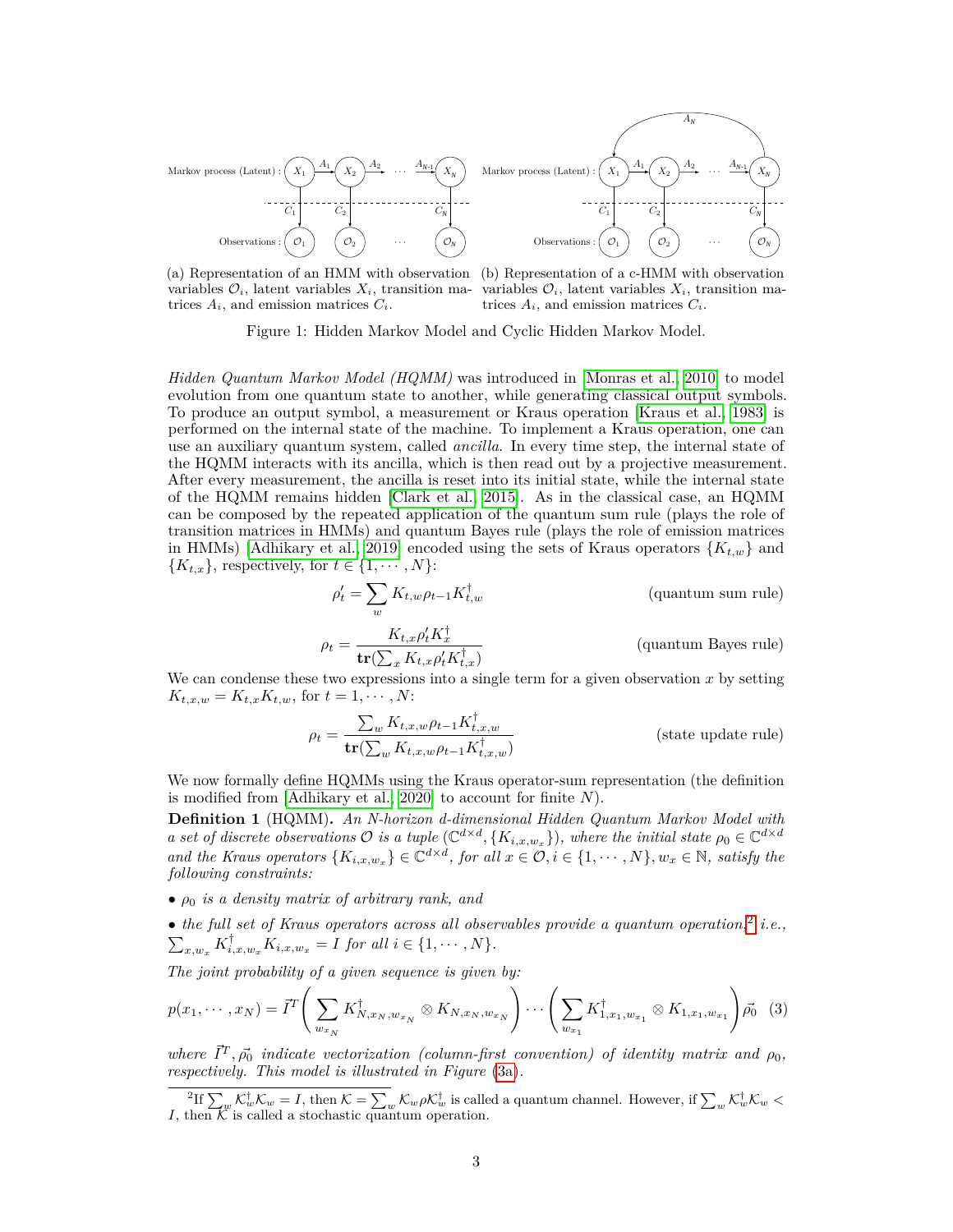This representation was used in [\[Srinivasan et al., 2018\]](#page-10-10) to show that any *d* dimensional HMM can be simulated as an equivalent *d* <sup>2</sup> dimensional HQMM [\[Srinivasan et al., 2018,](#page-10-10) Algorithm 1].

HQMMs enable us to generate more complex random output sequences than HMMs, even when using the same number of internal states [\[Clark et al., 2015,](#page-9-0) [Srinivasan et al., 2018\]](#page-10-10). In other words, HQMMs are strictly more expressive than classical HMMs [\[Adhikary et al.,](#page-9-1) [2021\]](#page-9-1).

*Tensor Network* is a set of tensors (high-dimensional arrays), where some or all of its indices are contracted according to some pattern [\[Oseledets, 2011,](#page-10-11) [Orús, 2014\]](#page-10-12). They have been used in the study of many-body quantum systems [\[Orús, 2019,](#page-10-13) [Montangero et al., 2018\]](#page-10-14). Further, they have been adopted for supervised learning in large-scale machine learning [\[Stoudenmire](#page-10-15) [and Schwab, 2016,](#page-10-15) [Wang et al., 2017,](#page-11-3) [2018\]](#page-11-4). Some of the classes of tensor networks we use in this work include variants of Matrix Product States (MPSs) and Locally Purified States (LPSs).

One class of tensor networks is Matrix Product State (MPS), where an order-*N* tensor  $T_{d \times \cdots \times d}$ , with rank *r* has entry  $(x_1, \cdots, x_N)$   $(x_i \in \{1, \cdots, d\})$  given as

$$
T_{x_1,\dots,x_N} = \sum_{\{\alpha_i\}_{i=0}^N=1}^r A_0^{\alpha_0} A_{1,x_1}^{\alpha_0,\alpha_1} A_{2,x_2}^{\alpha_1,\alpha_2} \dots A_{N-1,x_{N-1}}^{\alpha_{N-2},\alpha_{N-1}} A_{N,x_N}^{\alpha_{N-1},\alpha_N} A_N^{\alpha_N}
$$
(4)

where  $A_k, k \in \{0, N+1\}$ , is a vector of dimension *r*, where element  $(\alpha_k)$  is denoted as  $A_k^{\alpha_k}$ . Further,  $A_k, k \in \{1, \dots, N\}$  is an order-3 tensor of dimension  $d \times r \times r$ , where element  $(x, \alpha_L, \alpha_R)$  is denoted as  $A_{k,x}^{\alpha_L, \alpha_R}$ .

<span id="page-3-0"></span>

Figure 2: Tensor diagrams corresponding to different tensor networks. Black end dots indicate boundary vectors.

Another class of tensor network that is studied in this paper is the Locally Purified State (LPS). An order-*N* MPS with *d*-dimensional indices, admits an LPS representation of puri-rank  $r$  and purification dimension  $\mu$  when the entries of  $T$  can be written as:

$$
T_{x_1,\dots,x_N} = \sum_{\{\alpha_i,\alpha'_i\}_{i=0}^N=1}^r \sum_{\{\beta_i\}_{i=1}^N=1}^{\mu} A_0^{\alpha_0,\alpha'_0} A_{1,x_1}^{\beta_1,\alpha_0,\alpha_1} \overline{A_{1,x_1}^{\beta_1,\alpha'_0,\alpha'_1}} A_{2,x_2}^{\beta_2,\alpha_1,\alpha_2} \overline{A_{2,x_2}^{\beta_2,\alpha'_1,\alpha'_2}} \cdots A_{N-1,x_{N-1}}^{\beta_{N-1},\alpha_{N-2},\alpha_{N-1}} \overline{A_{N-1,x_{N-1}}^{\beta_{N-1},\alpha_{N-2},\alpha_{N-1}}} A_{N,x_N}^{\beta_N,\alpha'_{N-1},\alpha_N} \overline{A_{N,x_N}^{\beta_N,\alpha'_{N-1},\alpha'_N}} A_{N+1}^{\alpha_N,\alpha'_N}
$$
\n
$$
(5)
$$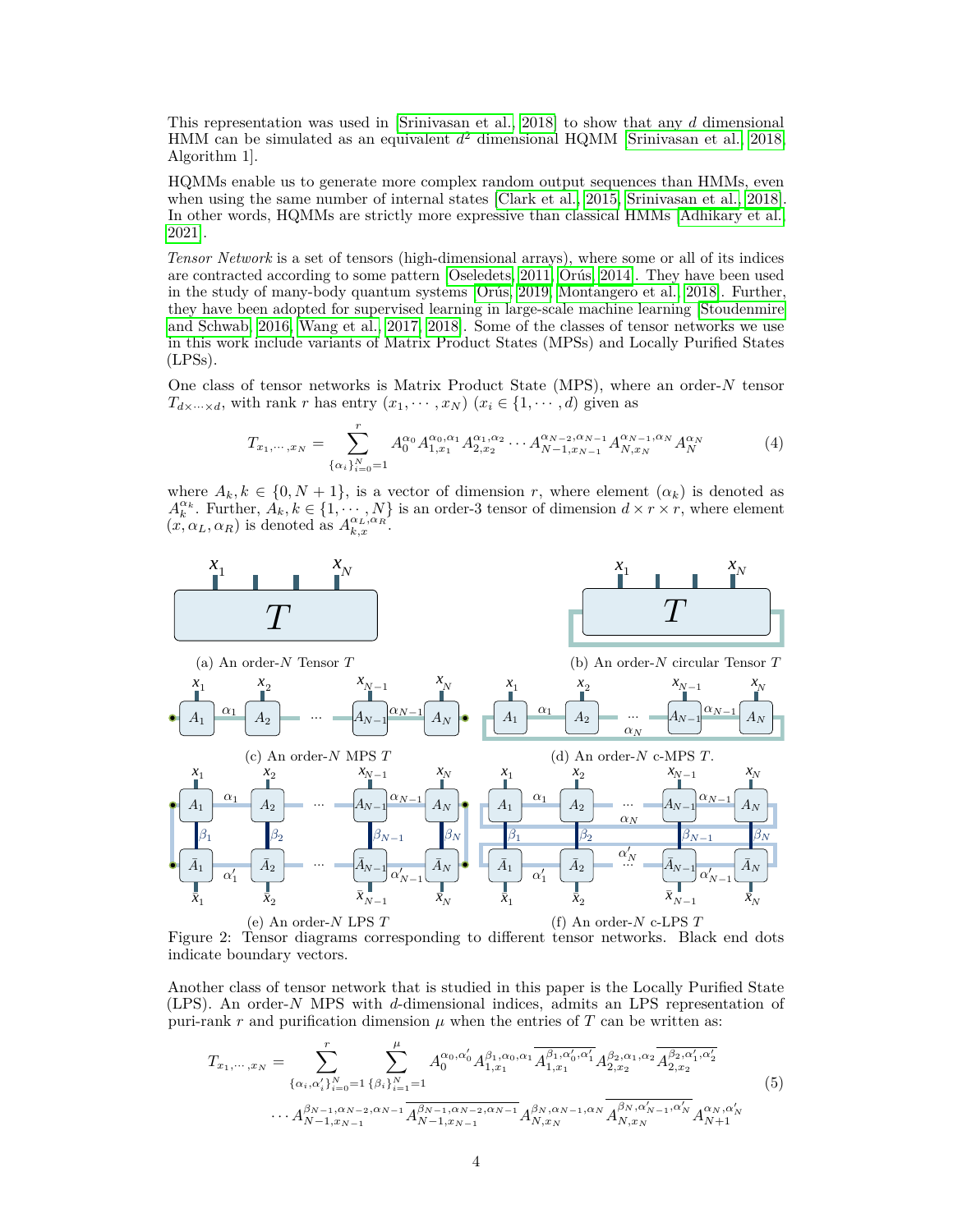where  $A_k, k \in \{0, N+1\}$ , is an  $r \times r$  matrix, where the element  $(\alpha_k, \alpha'_k)$  is denoted as  $A_k^{\alpha_k, \alpha'_k}$ . Further,  $A_k, k \in \{1, \cdots, N\}$ , is an order-4 tensor of dimension  $d \times \mu \times r \times r$ , where the element  $(x, \beta, \alpha_L, \alpha_R)$  is denoted as  $A_{k,x}^{\beta, \alpha_L, \alpha_R}$ , and elements belong to R or C, as defined based on the context.

The tensor networks can be represented using tensor diagrams, where tensors are represented by boxes, and indices in the tensors are represented by lines emerging from the boxes. The lines connecting tensors between each other correspond to contracted indices, whereas lines that do not go from one tensor to another correspond to open indices [Orús](#page-10-12) [\[2014\]](#page-10-12). The tensor diagrams corresponding to tensor networks MPS and LPS can be seen in Figure [\(2c\)](#page-3-0) and [\(2e\)](#page-3-0), respectively.

**Relation between HMMs and Tensor Networks:** As shown recently in [\[Glasser](#page-9-8) [et al., 2019,](#page-9-8) [Adhikary et al., 2021\]](#page-9-1), tensor networks have direct correspondence with HMMs. In particular, non-negative matrix product states (MPS) are HMMs [\[Glasser et al., 2019\]](#page-9-8), and uniform locally purified states are QHMMs [\[Adhikary et al., 2021\]](#page-9-1). Note that equivalence assumes that the tensor networks are normalized as the probabilities, while we will not explicitly normalize the tensor networks in the proofs, while will be accounted in the learning.

**Learning of HQMM:** Two state-of-the-art algorithms for learning HQMMs were proposed in [\[Srinivasan et al., 2018,](#page-10-10) [Adhikary et al., 2020\]](#page-9-6). Both algorithms use an iterative maximum-likelihood algorithm to learn Kraus operators to model sequential data using an HQMM. The proposed algorithm in [\[Srinivasan et al., 2018\]](#page-10-10) is slow and there is no theoretical gaurantee that the algorithm steps towards the optimum at every iteration [\[Adhikary et al.,](#page-9-6) [2020\]](#page-9-6). The proposed algorithm in [\[Adhikary et al., 2020\]](#page-9-6), however, uses a gradient-based algorithm. Although, the proposed algorithm in [\[Adhikary et al., 2020\]](#page-9-6) is able to learn an HQMM that outperforms the corresponding HMM, this comes at the cost of a rapid scaling in the number of parameters. In order to deal with this issue, equivalence between HQMMs and Tensor Networks have been considered to achieve efficient learning [\[Glasser et al., 2019,](#page-9-8) [Adhikary et al., 2021\]](#page-9-1).

## **3 Proposed c-HQMM**

In this section, we propose Circular HQMM (c-HQMM) for modeling temporal data.

**Definition 2** (c-HQMM)**.** *An N-horizon d-dimensional circular Hidden Quantum Markov Model* (*c*-*HQMM*) with a set of discrete observations  $\mathcal{O}$  is a tuple  $(\mathbb{C}^{d \times d}, \{K_{i,x,w_x}\}, tr(\cdot)),$ *where the Kraus operators are given as*  $\{K_{i,x,w_x}\}\in \mathbb{C}^{d\times d}$ , *for all*  $x \in \mathcal{O}, i \in \{1, \cdots, N\}, w_x \in \mathcal{O}$  $\sum_{i,x,w_x} K_{i,x,w_x}^{\dagger} K_{x,w_x} = I$ , for all  $i \in \{1, \cdots, N\}$ . The joint probability of a given sequence N*. The full set of Kraus operators across all observables provide a quantum operation, i.e., is given by:*

$$
p(x_1, \dots, x_N) = \text{tr}\left(\left(\sum_{w_{x_N}} \bar{K}_{N, x_N, w_{x_N}} \otimes K_{N, x_N, w_{x_N}}\right) \dots \left(\sum_{w_{x_1}} \bar{K}_{1, x_1, w_{x_1}} \otimes K_{1, x_1, w_{x_1}}\right)\right) \tag{6}
$$

*where*  $tr(\cdot)$  *indicates the trace of the resulting matrix. This model is illustrated in Figure* [\(3b\)](#page-5-0)*.*

We note that this representation along with the algorithm proposed in [\[Srinivasan et al., 2018,](#page-10-10) Algorithm 1] can be used to show that any *d* dimensional circular HMM can be simulated as an equivalent *d* <sup>2</sup> dimensional c-HQMM.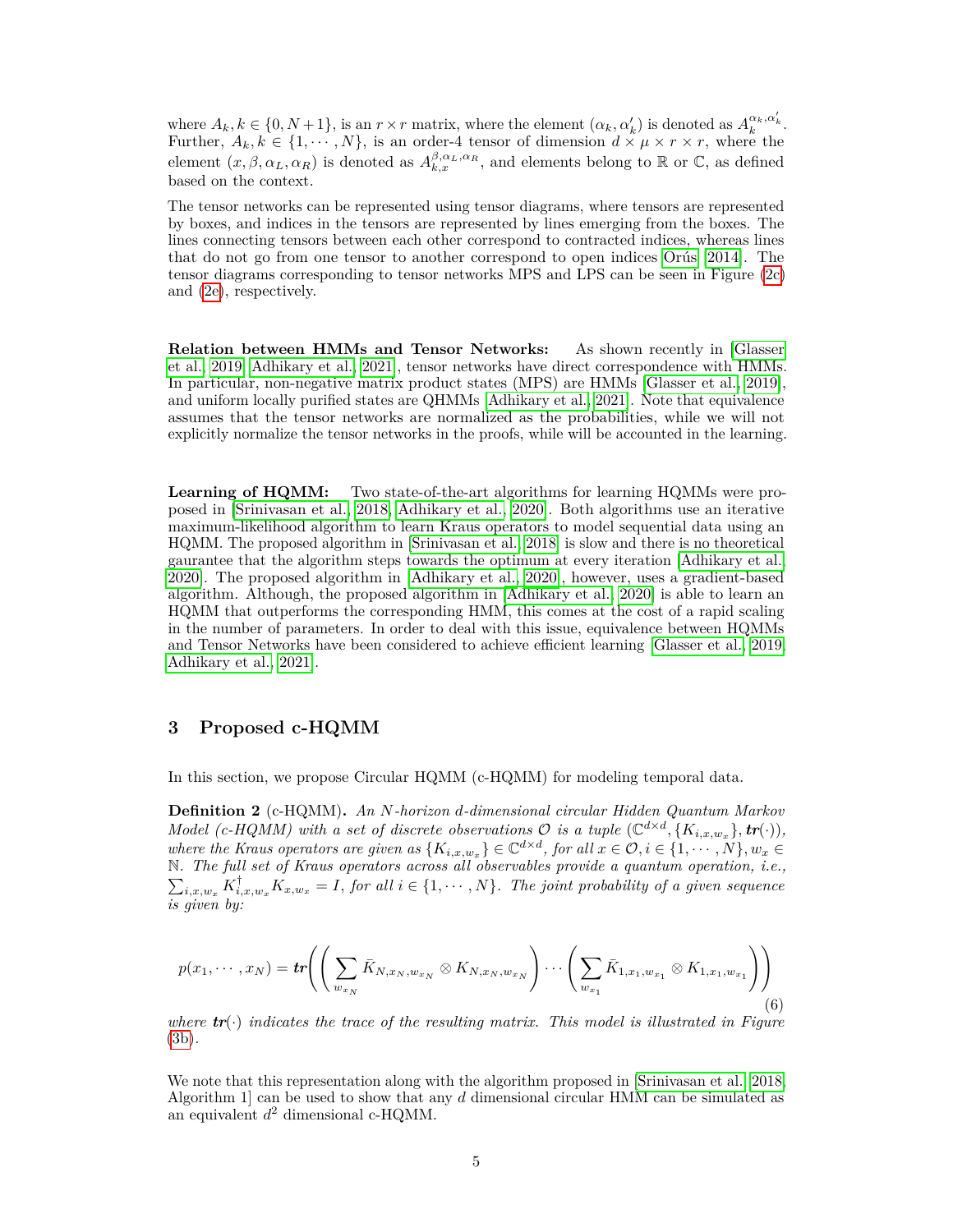<span id="page-5-0"></span>

(a) A Hidden Quantum Markov Model. The right-(b) A Circular Hidden Quantum Markov Model. most connecting line at the boundary represents the application of the identity. Black end dots indicate boundary vectors.

Figure 3: Hidden Quantum Markov Model and circular Hidden Quantum Markov Model: with observation variables  $x_i$ , where  $K_i$  are  $K_{i,x_i,w_{x_i}}$  and  $\beta_i = |w_{x_i}|$  is determined by the Kraus-rank.

## <span id="page-5-2"></span>**4 Proposed c-LPS Model**

In this section, we propose circular LPS (c-LPS) which is an extension of LPS. For this purpose, we first briefly review circular MPS (c-MPS) model. Circular MPS (c-MPS) is an extension of MPS, where an order-*N* c-MPS *T*, with *d*-dimensional indices and rank *r* has the entries given as:

$$
T_{x_1,\dots,x_N} = \sum_{\{\alpha_i\}_{i=1}^N=1}^r A_{1,x_1}^{\alpha_N,\alpha_1} A_{2,x_2}^{\alpha_1,\alpha_2} \dots A_{N,x_N}^{\alpha_{N-1},\alpha_N}
$$
(7)

where  $A_k, k \in \{1, \dots, N\}$ , is an order-3 tensors of dimension  $d \times r \times r$ , as shown in Figure [\(2d\)](#page-3-0), where element  $(x, \alpha_L, \alpha_R)$  is denoted as  $A_{k,x}^{\alpha_L, \alpha_R}$ . c-MPS are studied in the literature as tensor rings. Tensor rings [\[Zhao et al., 2016,](#page-11-5) [Mickelin and Karaman, 2020\]](#page-10-16) have found application in compression of convolutional neural networks [\[Wang et al., 2018\]](#page-11-4), image and video compression [\[Zhao et al., 2019\]](#page-11-6), data completion [\[Wang et al., 2017\]](#page-11-3), among others.

Now, we introduce circular LPS ( c-LPS) as a tensor ring extension of LPS, where an order-*N* with *d*-dimensional indices, puri-rank  $r$ , and purification dimension  $\mu$  has entries given as:

$$
T_{x_1,\dots,x_N} = \sum_{\{\alpha_i,\alpha'_i\}_{i=1}^N=1}^r \sum_{\{\beta_i\}_{i=1}^N=1}^\mu A_{1,x_1}^{\beta_1,\alpha_N,\alpha_1} \overline{A_{1,x_1}^{\beta_1,\alpha'_N,\alpha'_1}} \dots A_{N,x_N}^{\beta_N,\alpha_{N-1},\alpha_N} \overline{A_{N,x_N}^{\beta_N,\alpha'_{N-1},\alpha'_N}} \tag{8}
$$

where  $A_k, k \in \{1, \dots, N\}$ , is an order-4 tensor of dimension  $d \times \mu \times r \times r$ , as shown in Figure [\(2f\)](#page-3-0), where the element  $(x, \beta, \alpha_L, \alpha_R)$  is denoted as  $A_{k,x}^{\beta, \alpha_L, \alpha_R}$ .

# **5 c-HQMM are c-LPS with Positive Semi-Definite Matrix Structure**

We first note that non-negative MPS (denoting by  $MPS_{\mathbb{R}_{>0}}$ ) are HMM [\[Glasser et al., 2019\]](#page-9-8). In other words, any HMM can be mapped to an MPS with non-negative elements, and any  $\text{MPS}_{\mathbb{R}_{\geq 0}}$  can be mapped to a HMM. Similarly, local quantum circuits with ancillas are locally purified states [\[Glasser et al., 2019\]](#page-9-8). The authors of [Adhikary et al.](#page-9-1) [\[2021\]](#page-9-1) recently considered an infinite time model of HQMM, where Kraus operators do not depend on time, and showed the equivalence of these HQMMs with the uniform LPS with a positive definite matrix structure. However, our work considers a non-uniform finite-time structure by having Kraus operators depend on time. We note that the equivalent tensor structure corresponding to c-HMM and c-HQMM are open, which is studied in this section.

The next result describes the relation between c-HQMM and c-LPS:

<span id="page-5-1"></span><sup>&</sup>lt;sup>3</sup>Since Born machines (BMs) are LPS of purification dimension  $\mu = 1$ , we can similarly define circular BMs.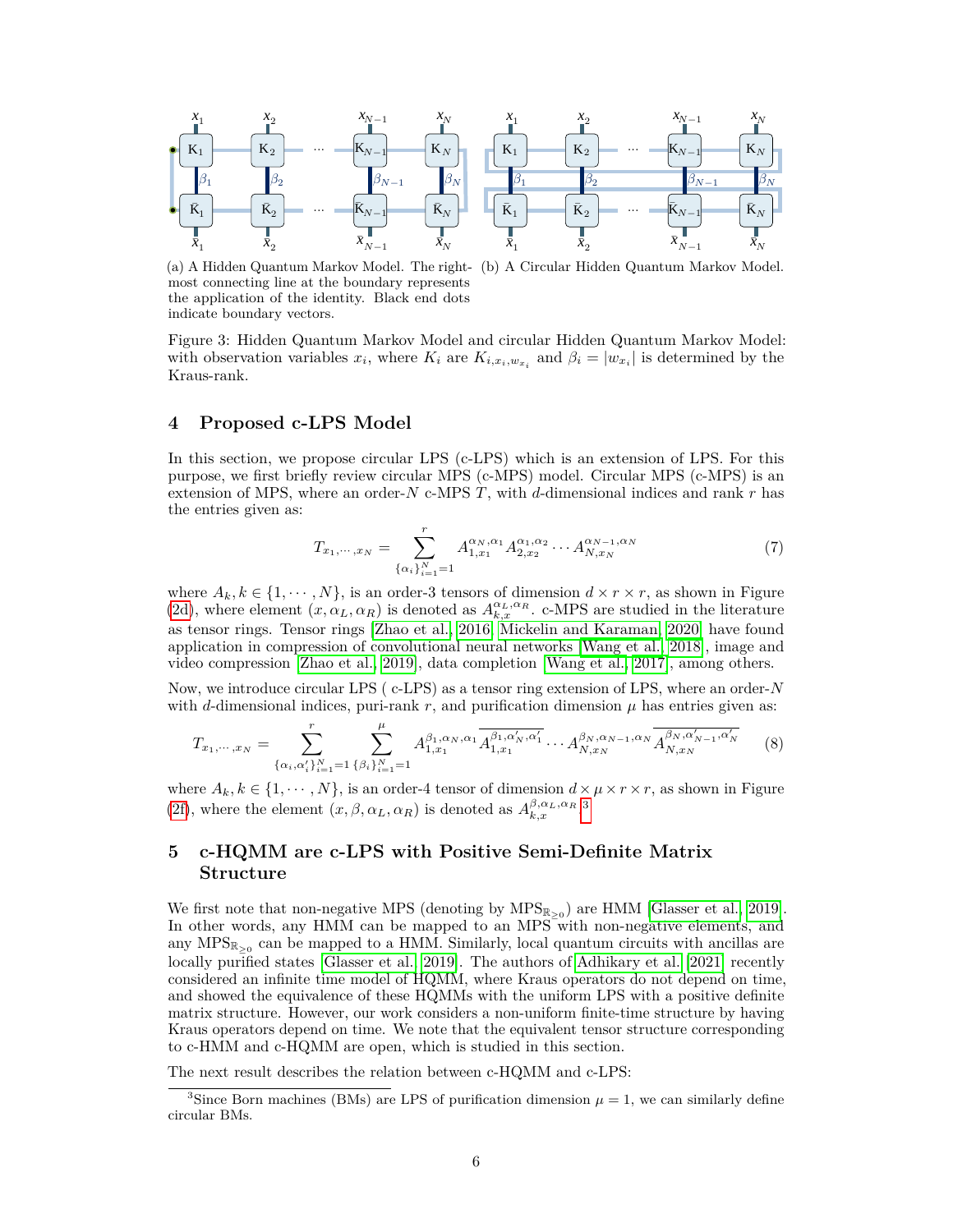<span id="page-6-1"></span>**Theorem 1.** *c-HQMM model is equivalent to a c-LPS structure where the decomposition entries*  $A_{i,x}^{b,a_1,a_2}$  *are complex, and the*  $r \times r$  *matrices formed by*  $A_{i,x}^{b,\cdot,\cdot}$  *for all*  $i, x, b$  *are positive semi-definite (p.s.d.).*

*Proof.* See [\[Javidian et al., 2021\]](#page-10-17) for the proof.

The proof structure can be directly specialized to HQMM, where we can obtain the following result:

<span id="page-6-0"></span>**Lemma 1.** *HQMM model is equivalent to a LPS structure where the decomposition entries*  $A_{i,x}^{b,a_1,a_2}$  are complex, and the  $r \times r$  matrices formed by  $A_{i,x}^{b,\cdot,\cdot}$  for all  $i, x, b$  are positive semi*definite* (p.s.d.) for  $i \in \{1, \dots, N\}$ . Further,  $r \times r$  matrix  $A_0$  is p.s.d. and  $r \times r$  matrix *AN*+1 *is the identity matrix.*

*Proof.* See [\[Javidian et al., 2021\]](#page-10-17) for the proof.

**Remark 1.** *Non-terminating uniform LPS (uLPS) are equivalent to HQMM [\[Adhikary](#page-9-1) [et al., 2021\]](#page-9-1). In uLPS boundary vectors originates from density matrices of arbitrary rank. As shown in [\[Adhikary et al., 2021\]](#page-9-1), the evaluation functional of uLPS can be rescaled and transformed into a one that will converge to*  $\vec{I}^T$  *when*  $N \to \infty$ *. To have the equivalency of finite-horizon HQMM and LPS, we need to restrict LPS models to the evaluation functional*  $\vec{I}^T$ , as stated in Lemma [1.](#page-6-0)

Further, we note that the prior works do not relate c-HMM to tensor networks, to the best of our knowledge. In the following result, we relate the c-HMM to c-MPS.

**Lemma 2.** *c-HMM model is equivalent to a c-MPS model, where the entries of each decomposition are real and non-negative.*

<span id="page-6-2"></span>*Proof.* See [\[Javidian et al., 2021\]](#page-10-17) for the proof.

Figure 4: Contraction of tensor ring to compute:  $Z_T = \sum_{X_1, \dots, X_N} T_{X_1, \dots, X_N}$ .

## **6 Learning Algorithm for Circular LPS Models**

In this section we propose an algorithm for learning c-LPS Models as in Theorem [1](#page-6-1) via a maximum likelihood estimation (MLE) approach. The proposed algorithm is a modification of the algorithm proposed in [\[Glasser et al., 2019\]](#page-9-8) for learning LPS models, except that we take into account the positive semi-definite nature of the decomposition and the cyclic structure.

**Problem 1** (MLE for Distribution Approximation). *Assume that*  $\{\boldsymbol{x}_i = (x_1^i, \dots, x_N^i)\}_{i=1}^n$ *is a sample of size n from an experiment with N discrete random variables. To estimate this discrete multivariate distribution, we use c-LPS model as defined in section [4.](#page-5-2) So, we have:*

$$
p(x_1, \dots, x_N) \approx \sum_{\{\alpha_i, \alpha'_i\}_{i=1}^N = 1}^r \sum_{\{\beta_i\}_{i=1}^N = 1}^\mu A_{1, x_1}^{\beta_1, \alpha_N, \alpha_1} \overline{A_{1, x_1}^{\beta_1, \alpha'_N, \alpha'_1}} \dots A_{N, x_N}^{\beta_N, \alpha_{N-1}, \alpha_N} \overline{A_{N, x_N}^{\beta_N, \alpha'_{N-1}, \alpha'_N}},
$$



 $\Box$ 

 $\Box$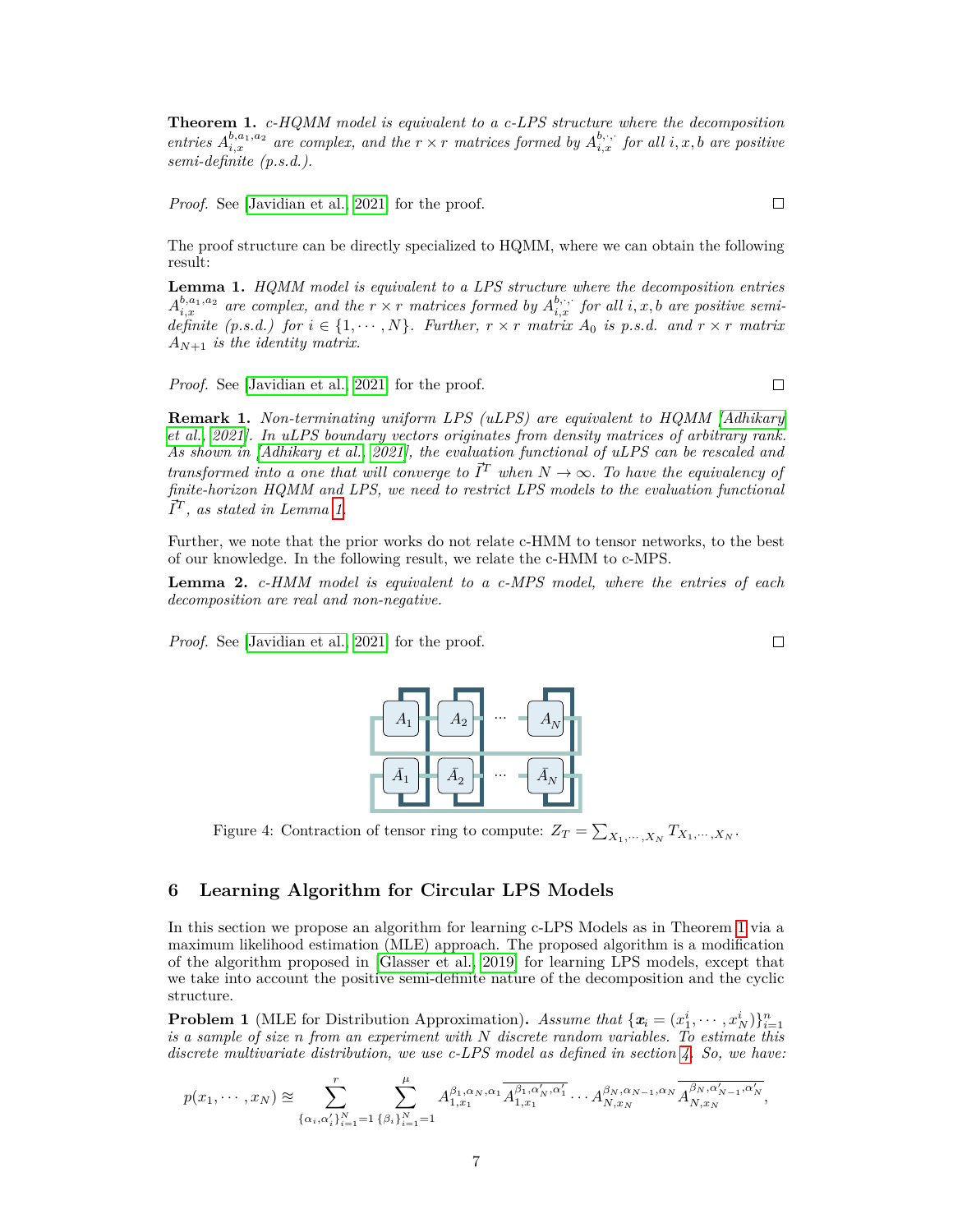*where the tensor decomposition entries follow the structure in Theorem [1.](#page-6-1) Our objective here is to estimate tensor elements of the c-LPS, i.e.,*  $w = A^{\beta_i, \alpha_{L_i}, \alpha_{R_i}}_{i, x_i}$ , for  $i = 1, \dots, N$ . For this *purpose, we minimize the negative log-likelihood:*

$$
L = -\sum_{i} \log \frac{T_{x_i}}{Z_T} \tag{9}
$$

*where*  $T_{x_i}$  *is given by the contraction of c-LPS, and*  $Z_T = \sum_{x_i} T_{x_i}$  *is a normalization factor.* 

<span id="page-7-0"></span>To find the optimal solution, we calculate the derivative of the log-likelihood with respect to *w* as follows:

$$
\partial_w L = -\sum_i \frac{\partial_w T_{\mathbf{x}_i}}{T_{\mathbf{x}_i}} - \frac{\partial_w Z_T}{Z_T} \tag{10}
$$

We use a mini-batch gradient-descent algorithm to minimize the negative log-likelihood. At each step of the optimization, the sum is computed over a batch of training instances. The parameters in the tensor network are then updated by a small step in the inverse direction of the gradient. To satisfy the condition in Theorem [1,](#page-6-1) we project the  $r \times r$  matrices formed by  $A_{i,x}^{b,\cdot,\cdot}$  for all  $i, x, b$  to the positive semi-definite (p.s.d.) matrices using the standard Singular Value Decomposition (SVD) method [\[Dattorro, 2010\]](#page-9-9). Note that we use Wirtinger derivatives with respect to the conjugated tensor elements. Now, we explain how to compute  $\partial_w Z_T$ ,  $Z_T$ ,  $\partial_w T_{\mathbf{x}_i}$ , and  $T_{\mathbf{x}_i}$  in equation [\(10\)](#page-7-0). For a c-LPS of puri-rank *r*, the normalization  $Z_T$  can be computed by contracting the tensor network:

$$
Z_T = \sum_{x_1, \cdots, x_N} T_{x_1, \cdots, x_N} \tag{11}
$$

This contraction is performed, as shown in Figure [\(4\)](#page-6-2), from left to right by contracting at each step the two vertical indices (corresponding to  $d_i$  and  $d_i$  with respect to the supports of  $X_i$  and  $\bar{X}_i$ ) and then each of the two horizontal indices (with respect to  $\alpha_i$ s and  $\alpha_i$ 's, respectively). Finally, we trace out the indices corresponding to the rings. In this contraction, intermediate results from the contraction of the first  $i$  tensors are stored in  $E_i$ , and the same procedure is repeated from the right with intermediate results of the contraction of the last  $N - i$  tensors stored in  $F_{i+1}$ . The derivatives of the normalization for each tensor are then computed as



Computing  $T_{\mathbf{x}_i}$  for a training sample and its derivative is done in the same way, except that the contracted index corresponding to an observed variable is now fixed to its observed value. We note that a similar approach to learn the model can be used for HQMM, HMM, and c-HMM structures.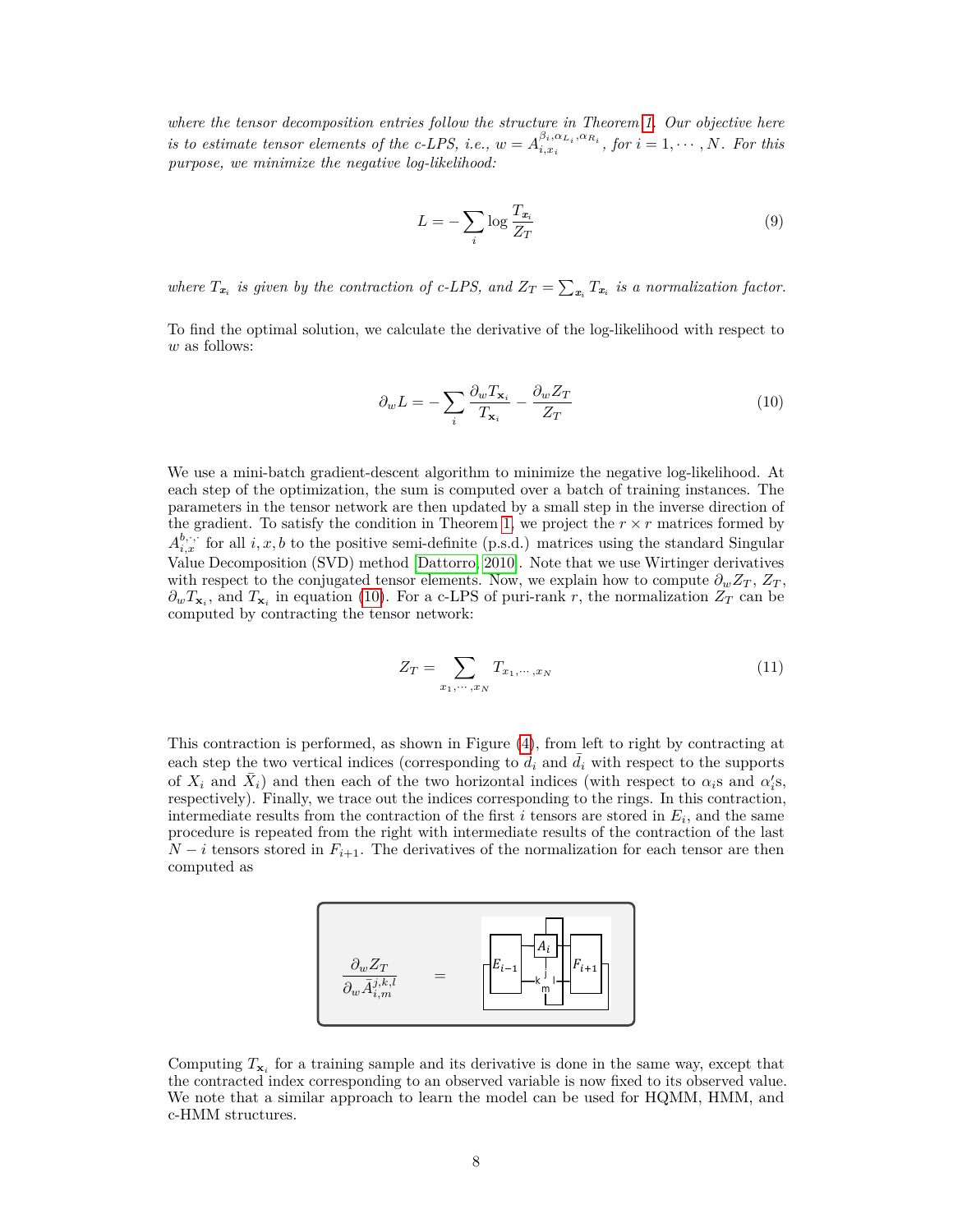# **7 Numerical Evaluations: Maximum Likelihood Estimation on Real Data**

To evaluate the performance of the proposed algorithm for learning c-HQMMs, we used the same datasets as used in [\[Glasser et al., 2019\]](#page-9-8) and learn HMM, c-HMM, HQMM, and c-HQMM using their respective tensor representations. HMM is equivalent to  $MPS_{\mathbb{R}_{\geq 0}}$ , and is a baseline for other structures. We note that equivalence of both c-HMMs and c-HQMMs to tensor networks first appear in this paper. Further, the equivalence of LPS and HQMM for finite N with non-uniform Kraus operators is also studied for the first time in this paper. We compare the performance of training HMM, c-HMM, HQMM, and c-HQMM using equivalent tensor representations on six different real data of categorical variables, where following parameters are used:

- Bond dimension/rank of the tensor networks:  $r = 2, 3, 4, 5$  and 6.
- Learning rate was chosen using a grid search on powers of 10 going from  $10^{-5}$  to  $10^{5}$ .
- Batch size, i.e., the number of training samples per minibatch, was set to 20.
- Number of iterations was set to a maximum of 1000.
- The dimension of the purification index, i.e.,  $\mu$  for LPS and c-LPS was set to 2.

Each data point reported here is the lowest negative log-likelihood obtained from 10 trials with different initialization of tensors.

**Results:** The obtained results, summarized in Figure [5,](#page-8-0) show that (1) The tensor representations can be used to learn different HMMs. (2) We observe that despite the different algorithm choice, on almost all data sets, c-LPS and LPS lead to better modeling of the data distribution for the same rank as compared to MPS. (3) The results indicate that c-HQMM outperforms HQMM, HMM, and c-HMM. (4) In many cases, the performance difference between LPS and c-LPS for rank 5 and 6 is more significant than the cases with the rank 2 and 3. Further, the improvement depends on the dataset. We also note that we plot negative of log likelihoods, so the gap in the likelihoods is larger. The results suggest that in generic settings HQMM and c-HQMM should be preferred over both HMM and c-HMM models, respectively. Further, c-HQMM gives the best performance among the considered models.

<span id="page-8-0"></span>

Figure 5: Maximum likelihood estimation with tensor rings MPS, c-MPS, LPS, and c-LPS for learning HMM, c-HMM, HQMM, and c-HQMM from the data on different data sets: a) biofam data set of family life states from the Swiss Household Panel biographical survey [\[Müller et al., 2007\]](#page-10-18); data sets from the UCI Machine Learning Repository [\[Dua and Graff,](#page-9-10) [2017\]](#page-9-10): b) Lymphography, c) SPECT Heart, d) Congressional Voting Records, e) Primary Tumor, and f) Solar Flare.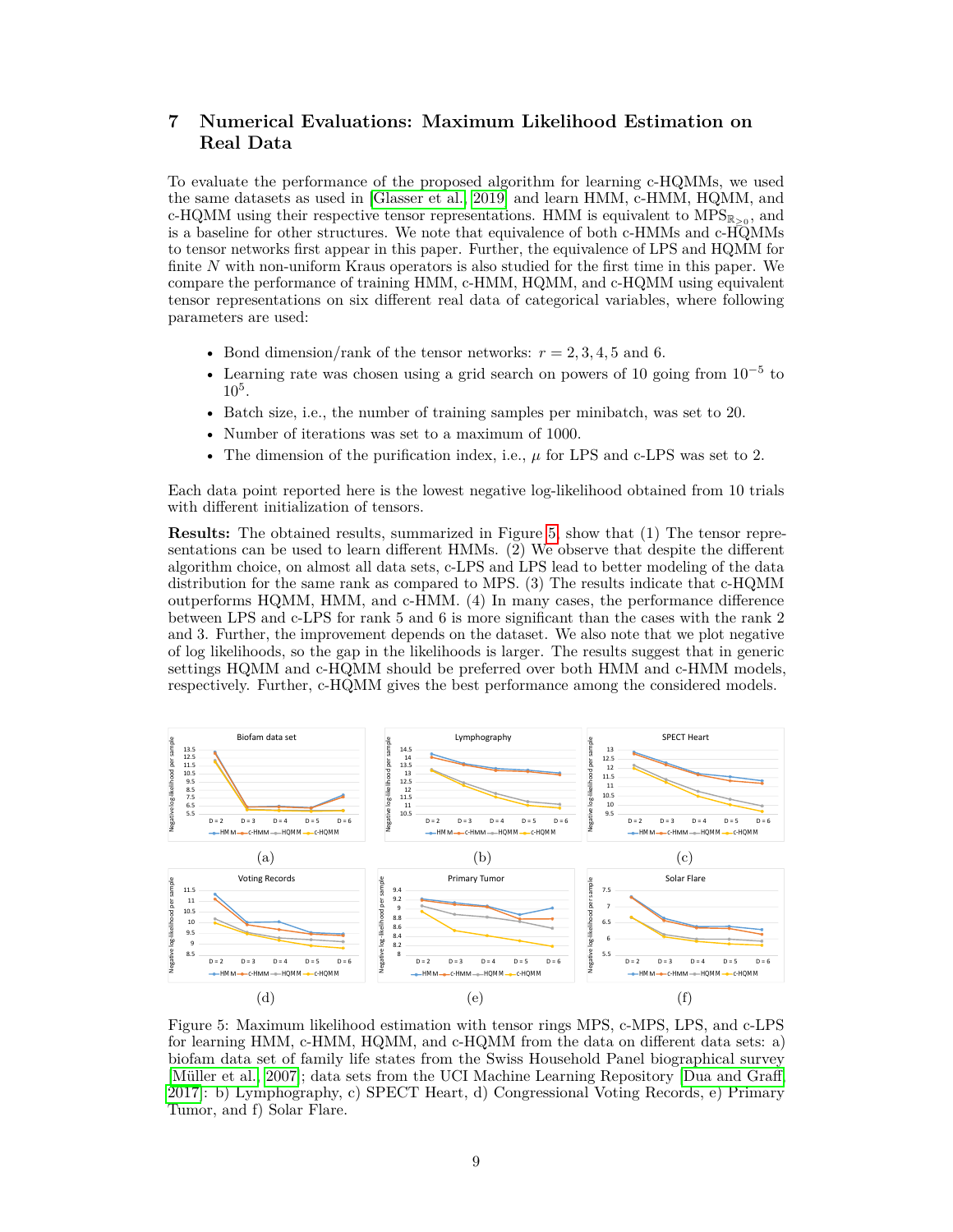## **8 Conclusion**

This paper proposes a new class of hidden Markov models, that we called circular Hidden Quantum Markov Models (c-HQMMs). c-HQMMs can be used to model temporal data in quantum datasets (with classical datasets as a special case). We proved that c-HQMMs are equivalent to circular LPS models with positive-semidefinite constraints on certain matrix structure in the LPS decomposition. Leveraging this result, we proposed an MLE based algorithm for learning c-HQMMs from data via c-LPS. We evaluated the proposed learning approach on six real datasets, demonstrating the advantage of c-HQMMs on multiple datasets as compared to HQMMs, circular HMMs, and HMMs.

## **Acknowledgments and Disclosure of Funding**

This research was supported by the Defense Advanced Research Projects Agency (DARPA) Quantum Causality [Grant No. HR00112010008].

## **References**

- <span id="page-9-7"></span>Sandesh Adhikary, Siddarth Srinivasan, and Byron Boots. Learning quantum graphical models using constrained gradient descent on the stiefel manifold. *arXiv preprint arXiv:1903.03730*, 2019.
- <span id="page-9-6"></span>Sandesh Adhikary, Siddarth Srinivasan, Geoff Gordon, and Byron Boots. Expressiveness and learning of hidden quantum markov models. In *International Conference on Artificial Intelligence and Statistics*, pages 4151–4161. PMLR, 2020.
- <span id="page-9-1"></span>Sandesh Adhikary, Siddarth Srinivasan, Jacob Miller, Guillaume Rabusseau, and Byron Boots. Quantum tensor networks, stochastic processes, and weighted automata. In *International Conference on Artificial Intelligence and Statistics*, pages 2080–2088. PMLR, 2021.
- <span id="page-9-2"></span>Nafiz Arica and FT Yarman Vural. A shape descriptor based on circular hidden markov model. In *Proceedings 15th International Conference on Pattern Recognition. ICPR-2000*, volume 1, pages 924–927. IEEE, 2000.
- <span id="page-9-4"></span>Jinhai Cai, Ming Ee, and Robert Smith. Image retrieval using circular hidden markov models with a garbage state. In *Proceedings of the Image and Vision Computing Conference New Zealand 2007*, pages 115–120. University of Waikato, 2007.
- <span id="page-9-0"></span>Lewis A Clark, Wei Huang, Thomas M Barlow, and Almut Beige. Hidden quantum markov models and open quantum systems with instantaneous feedback. In *ISCS 2014: Interdisciplinary Symposium on Complex Systems*, pages 143–151. Springer, 2015.
- <span id="page-9-5"></span>Douglas A Coast, Richard M Stern, Gerald G Cano, and Stanley A Briller. An approach to cardiac arrhythmia analysis using hidden markov models. *IEEE Transactions on biomedical Engineering*, 37(9):826–836, 1990.
- <span id="page-9-9"></span>Jon Dattorro. *Convex optimization & Euclidean distance geometry*. Lulu. com, 2010.
- <span id="page-9-10"></span>Dheeru Dua and Casey Graff. UCI machine learning repository, 2017. URL [http://archive.](http://archive.ics.uci.edu/ml) [ics.uci.edu/ml](http://archive.ics.uci.edu/ml).
- <span id="page-9-8"></span>Ivan Glasser, Ryan Sweke, Nicola Pancotti, Jens Eisert, and Ignacio Cirac. Expressive power of tensor-network factorizations for probabilistic modeling. In H. Wallach, H. Larochelle, A. Beygelzimer, F. d'Alché-Buc, E. Fox, and R. Garnett, editors, *Advances in Neural Information Processing Systems*, volume 32. Curran Associates, Inc., 2019. URL [https://proceedings.neurips.cc/paper/2019/file/](https://proceedings.neurips.cc/paper/2019/file/b86e8d03fe992d1b0e19656875ee557c-Paper.pdf) [b86e8d03fe992d1b0e19656875ee557c-Paper.pdf](https://proceedings.neurips.cc/paper/2019/file/b86e8d03fe992d1b0e19656875ee557c-Paper.pdf).
- <span id="page-9-3"></span>Hajo Holzmann, Axel Munk, Max Suster, and Walter Zucchini. Hidden markov models for circular and linear-circular time series. *Environmental and Ecological Statistics*, 13(3): 325–347, 2006.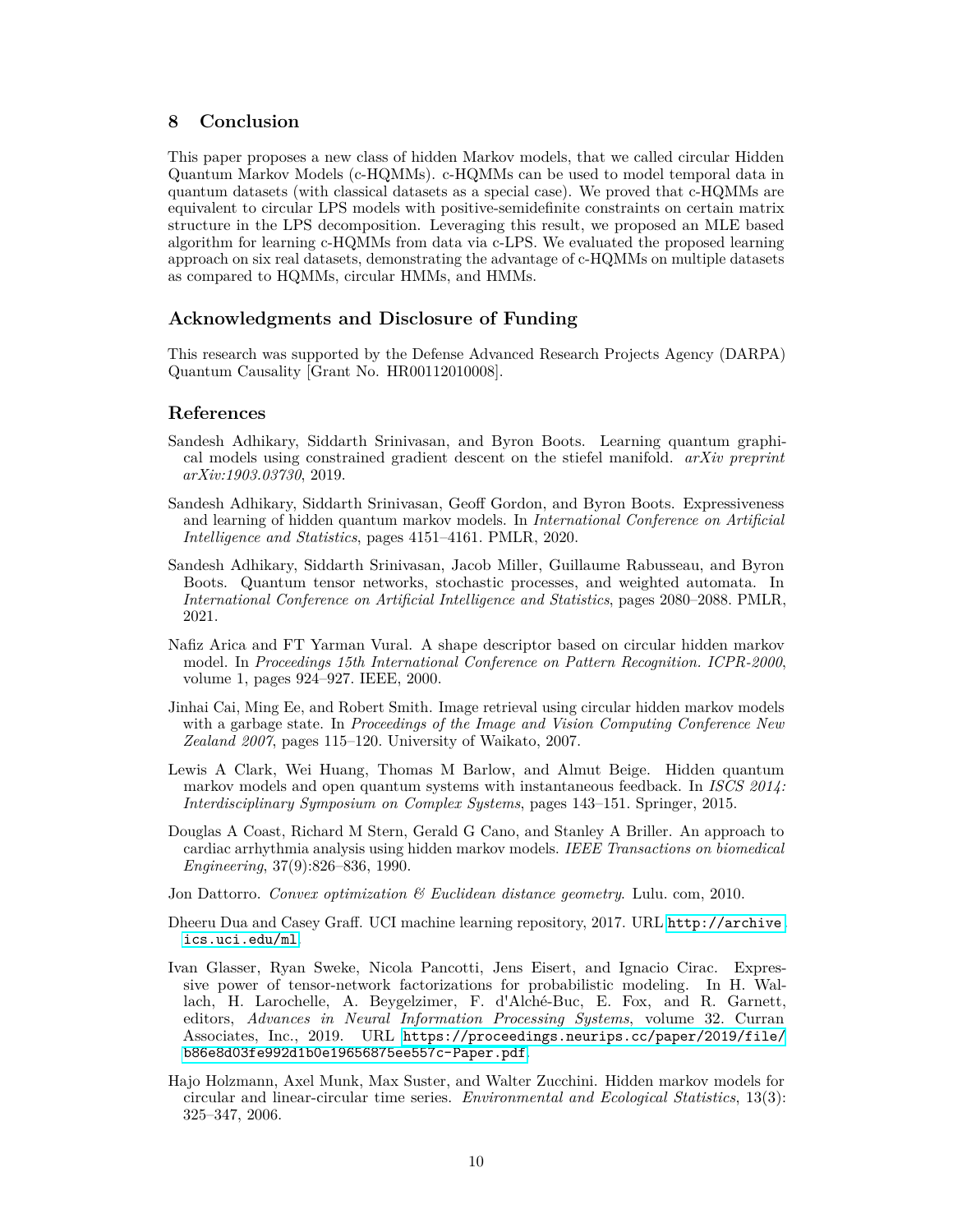- <span id="page-10-17"></span>Mohammad Ali Javidian, Vaneet Aggarwal, and Zubin Jacob. Learning circular hidden quantum markov models: A tensor network approach. *arXiv preprint arXiv:2111.01536*, 2021.
- <span id="page-10-3"></span>Biing Hwang Juang and Laurence R Rabiner. Hidden markov models for speech recognition. *Technometrics*, 33(3):251–272, 1991.
- <span id="page-10-7"></span>Timo Koski. *Hidden Markov models for bioinformatics*, volume 2. Springer Science & Business Media, 2001.
- <span id="page-10-9"></span>Karl Kraus, Arno Böhm, John D Dollard, and WH Wootters. States, effects, and operations: fundamental notions of quantum theory. lectures in mathematical physics at the university of texas at austin. *Lecture notes in physics*, 190, 1983.
- <span id="page-10-8"></span>Anders Krogh, Michael Brown, I Saira Mian, Kimmen Sjölander, and David Haussler. Hidden markov models in computational biology: Applications to protein modeling. *Journal of molecular biology*, 235(5):1501–1531, 1994.
- <span id="page-10-5"></span>Rogemar S Mamon and Robert James Elliott. *Hidden Markov models in finance*, volume 4. Springer, 2007.
- <span id="page-10-16"></span>Oscar Mickelin and Sertac Karaman. On algorithms for and computing with the tensor ring decomposition. *Numerical Linear Algebra with Applications*, 27(3):e2289, 2020.
- <span id="page-10-1"></span>Alex Monras, Almut Beige, and Karoline Wiesner. Hidden quantum markov models and non-adaptive read-out of many-body states. *arXiv: Quantum Physics*, 2010.
- <span id="page-10-14"></span>Simone Montangero, Montangero, and Evenson. *Introduction to Tensor Network Methods*. Springer, 2018.
- <span id="page-10-18"></span>Nicolas Séverin Müller, Matthias Studer, and Gilbert Ritschard. Classification de parcours de vie à l'aide de l'optimal matching. *XIVe Rencontre de la Société francophone de classification (SFC 2007)*, pages 157–160, 2007.
- <span id="page-10-4"></span>Ara V Nefian and Monson H Hayes. Hidden markov models for face recognition. In *Proceedings of the 1998 IEEE International Conference on Acoustics, Speech and Signal Processing, ICASSP'98 (Cat. No. 98CH36181)*, volume 5, pages 2721–2724. IEEE, 1998.
- <span id="page-10-12"></span>Román Orús. A practical introduction to tensor networks: Matrix product states and projected entangled pair states. *Annals of Physics*, 349:117–158, 2014.
- <span id="page-10-13"></span>Román Orús. Tensor networks for complex quantum systems. *Nature Reviews Physics*, 1(9): 538–550, 2019.
- <span id="page-10-11"></span>Ivan V Oseledets. Tensor-train decomposition. *SIAM Journal on Scientific Computing*, 33 (5):2295–2317, 2011.
- <span id="page-10-0"></span>Lawrence Rabiner and Biinghwang Juang. An introduction to hidden markov models. *ieee assp magazine*, 3(1):4–16, 1986.
- <span id="page-10-2"></span>Ismail Shahin. Enhancing speaker identification performance under the shouted talking condition using second-order circular hidden markov models. *Speech Communication*, 48  $(8):1047-1055, 2006.$
- <span id="page-10-6"></span>Adam Siepel and David Haussler. Combining phylogenetic and hidden markov models in biosequence analysis. *Journal of Computational Biology*, 11(2-3):413–428, 2004.
- <span id="page-10-10"></span>Siddarth Srinivasan, Geoff Gordon, and Byron Boots. Learning hidden quantum markov models. In *International Conference on Artificial Intelligence and Statistics*, pages 1979– 1987. PMLR, 2018.
- <span id="page-10-15"></span>E Miles Stoudenmire and David J Schwab. Supervised learning with quantum-inspired tensor networks. *arXiv preprint arXiv:1605.05775*, 2016.